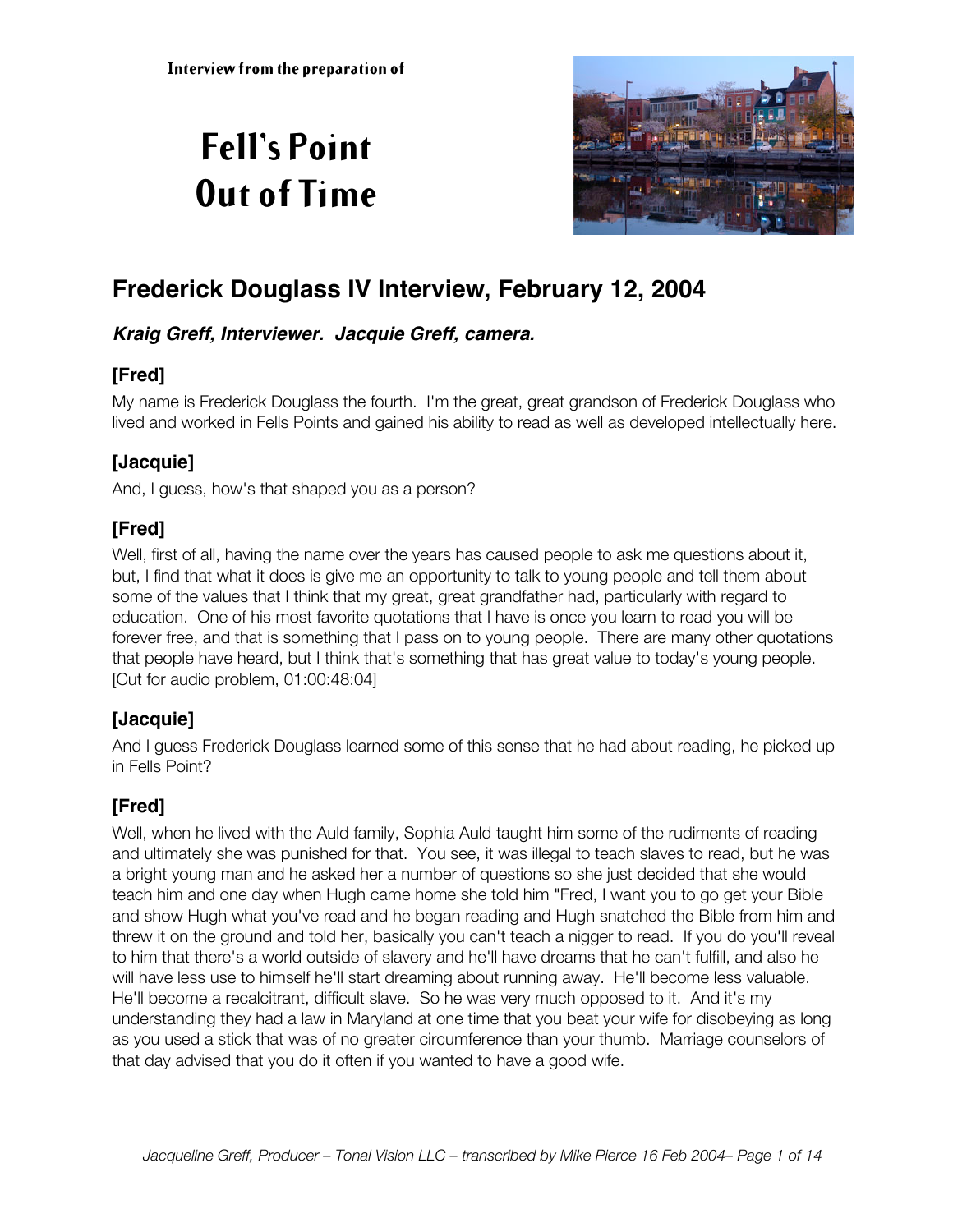#### **[Jacquie]**

And probably more so with slaves....

#### **[Fred]**

Well, yes, I mean, if you were a slave obviously you had to obey, but the Fells Point area has a considerable history in slavery. Austin Woolfolk of course, was one of the most notorious slavers. My great, great grand father talked about hearing the slaves in the middle of the night and seeing them, cause they carried on many of their activities in darkness. Maryland being a Mason-Dixon state was somewhat schizophrenic about the whole issue of slavery. So, he learned about slavery here, but also he learned to read and write and also much of his intellectual development took place here. He bought a copy of a book called "The Columbian Orator" and he would stand down in the harbor many nights at three or four o'clock in the morning reading Aristotle and Sophocles and Aristophanes and many others, so he was practicing his diction, but at the same time he was absorbing and great number of ideas which later affected him. [01:02:54:28]

#### **[Jacquie]**

Okay, let's step back. How did Frederick Douglass come to be in Fell's Point?

#### **[Fred]**

Well, he was born and raised on the Eastern Shore. He was born along the Tuckahoe River and he was owned, he was affiliated with the Wye Plantation, so there was a relationship between the owners of the plantation and the Auld family. So when Hugh Auld needed a house servant, they sent him, they put him on a boat, sent him up the Chesapeake River, and he came to Fell's Point as a house servant. And, given the fact that he was a slave, he had to do the work that would have been done by the young men who lived in the house. And that's again how he developed a relationship with Sophia, because he was very helpful to her. That's really ... his early years here were in slavery. He left, went back to the Eastern Shore, and he came back later when he was more grown and older and stronger. And at that point in time, Hugh didn't really need a house servant, he needed someone who could generate some income. So later in his life he was used by Hugh as a slave who was leased in essence. He was rented out. In the process he met my great, great grandmother Anna Murray who was a free woman and who was very influential and encouraged him to run away from slavery.

[Cut, 01:04:14:19]

#### **[Jacquie]**

I remember, I read some stories about Frederick Douglass, I remember one, I guess he would do things for some of the white kids on the street in return for them teaching him how to read.

#### **[Fred]**

Well, actually, he says many times that he had to steal his education, and so what would happen is many times, he never spent a day of his live in a classroom. But when the white boys would come home from school he would ask them questions like "Well, I bet you can't tell me what comes after P" and they would mock him and make fun of him and call him ignorant and stupid and so on an so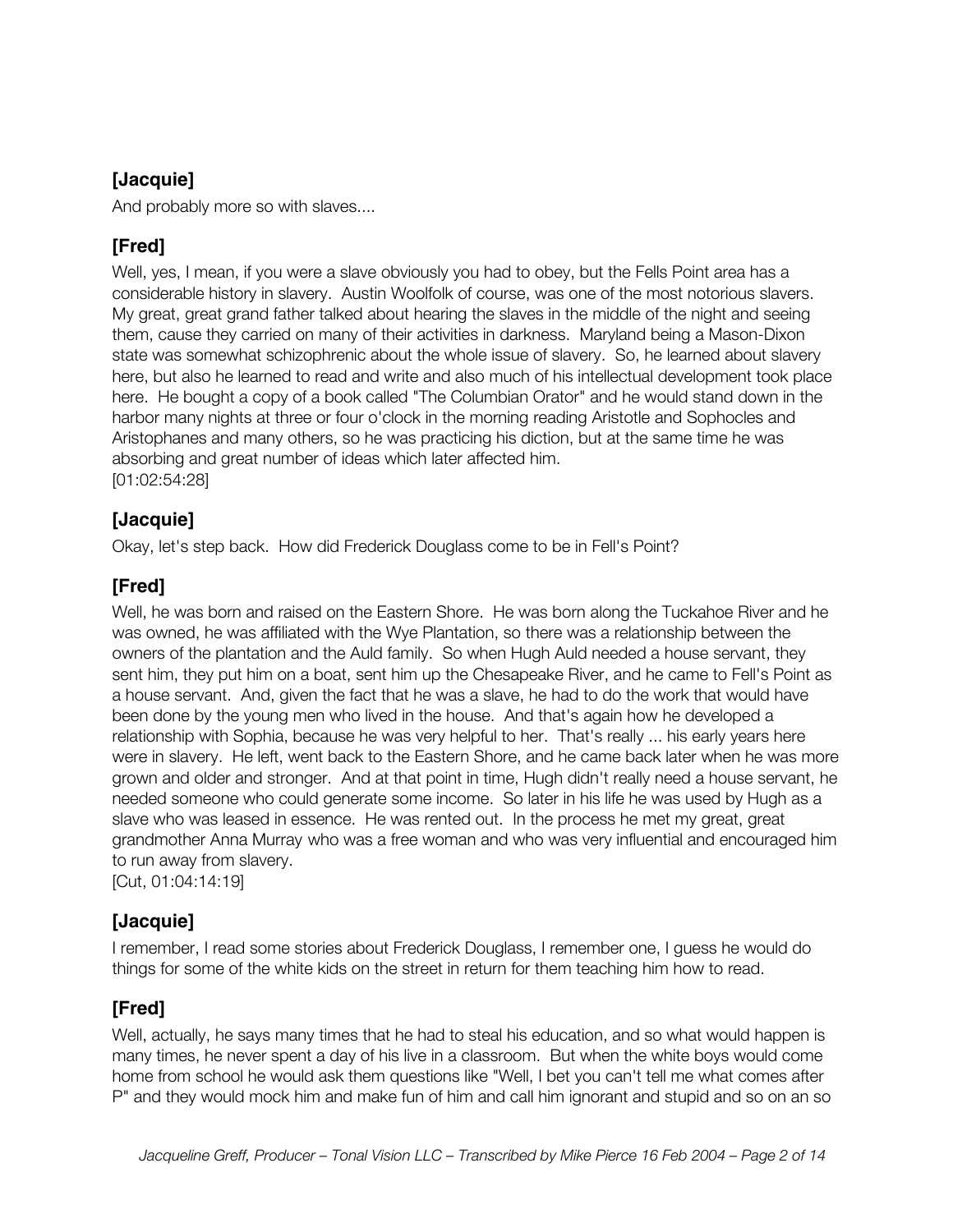forth. And they'd say "Anybody knows, anybody who went to school would know that Q comes after P." And so he would say "Well, then tell me, since you know so much then, what comes after W? And again they would mock him they'd say "Everybody who goes to school knows that X comes after W, don't you know that you idiot, you dummy?" He would not say anything, but he would think, "Well, I do now." And so that's what he would have to do, he'd have to trick people into giving him his education.

## **[Jacquie]**

Cause they couldn't have told him that without him ...

## **[Fred]**

Well they wouldn't have told him that. They were not interested in his education so that's why he had to involve ... he had to think up situations to challenge people and extract the kind of information he wanted out of them because, he could just not simply go to them and say "I want you to teach me this". They simply wouldn't have done that because they had picked up the prejudices and views of the day, so, no, that's not something they would have done. But, if he challenged them as he did, then they would reveal information, and so he would piece this together. After a period of time he was able, if he finished his work early, he might earn a few pennies and nickels doing some jobs for somebody he'd meet, or he might find some coins. And when he was able to get enough money together, he went and purchased a copy of the "Columbian Orator". And that was really the beginning of his formal education. Self taught! Self-made man! But he was determined. [01:06:07:03]

## **[Jacquie]**

So he was back in Fells Point at several different points in his life.

## **[Fred]**

Well, primarily around 1825 he was here for a period of time, then he came back. I'd say the two important periods is when he first came here because that's really when he started learning to read and write. And then on his return when he developed his formal education, as formal as it ever got, you know, in terms of self teaching, development of his ideas, taught other slaves about reading and writing, met my great, great grandmother Anna Murray, became Anna Murray Douglass ultimately, and then he escaped from here. I know, you go through documentaries, but one of the things that Fell's Point is known for is the date September 3, 1838, because that was the transitional period, it's that like when he left here. And so many people know about his escape, and I think of a number of things that people know about Fell's Point, but one is that my great, great grandfather lived here and escaped from here.

## **[Jacquie]**

Now was this an underground railroad site? Was there a lot of people able to free ...

## **[Fred]**

Well, Baltimore was sort of in the middle, so many people passed through here. And yes, there were people here involved in the underground railroad in Fell's Point and outside of Fell's Point. But they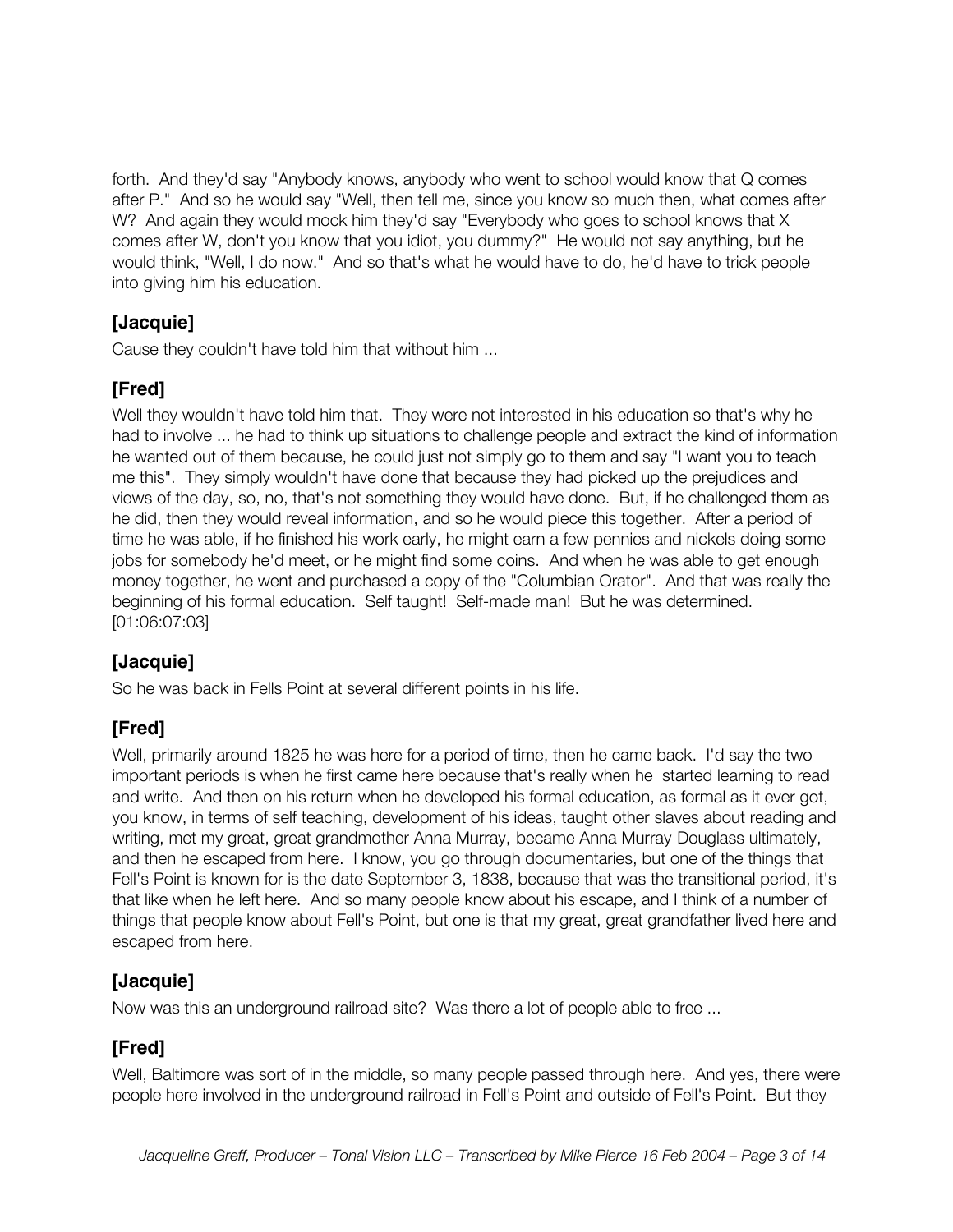were trying to get north to the New England states. For example, my great, great grandfather ultimately settled in Rochester where he formed the Northstar newspaper, but the offices of the Northstar was right on the edge of the Genesee River, so many people came and stayed for a period of time and go out the back door, get on a boat and go across the Genesee River into Canada for freedom. So yes, Baltimore Maryland is an important stop along the way in the Underground Railroad.

[01:07:56:00]

#### **[Jacquie]**

And, I guess, Baltimore was pretty much divided when it came to the Civil War, too.

## **[Fred]**

Well, it was schizophrenic in many ways. In many ways it still is schizophrenic. But there was much of the North and much of the South, so people were very much divided on the issue of slavery as well as just the whole concept of the Civil War. So you had people on both sides and sometimes it's split down family lines.

#### **[Jacquie]**

I think it was Steve Bunker that told us that the working people like the people around Fell's Point were very pro-North and then more of the landed gentry had a lot of ties to Virginia and they were more for the South, so there tended to be a big split right down the middle of Baltimore.

## **[Fred]**

Yeah, there was a big split. But one of the things I would say, in Fell's Point you had a greater sense of equality because you had working people and so you had blacks working along side of whites while the prejudices continued to exist and were very strong. They were forced to know each other because they were in the same area because they had to work together. They had different relationships but I think this is one of the areas where it was more of a melting pot and where people really got to know each other despite their race, creed, or color.

## **[Jacquie]**

But now I guess after the Civil War there were a lot of economic problems here and that's when, I think it was some of the white ship builders would try to cut out the blacks. Wasn't it, was that Isaac Myers, was that how he started his company?

## **[Fred]**

Well, he started his company because of the need for economic development. Understand there was a lot of upheaval and growth in the harbor area so he had people like Isaac Myers who say what was going on and they wanted an opportunity to profit, but they also ... just as my great, great grandfather returned to the Fall's Point area later in his life to build houses because he was concerned about providing houses for former slaves and free blacks as well, you had people like Isaac Myers who were very concerned about economic development. So he provided jobs, but, I mean, he provided jobs across the board for blacks and whites. He became a very large employer.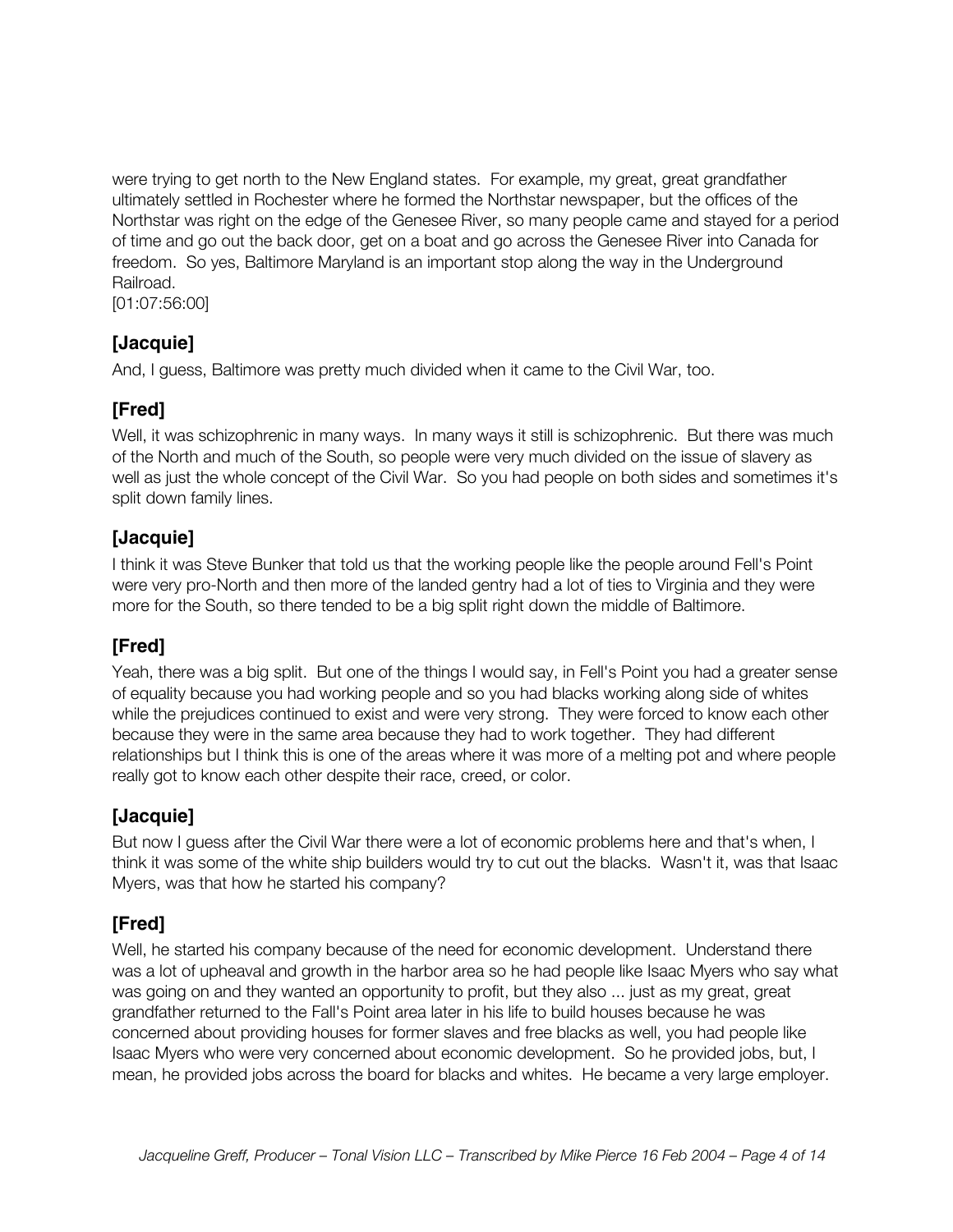But his thrust, and the thrust of the others who were founders in the company was to provide economic opportunities for blacks. [01:10:14:10]

#### **[Jacquie]**

I don't know how much you go into seamen thing, but I guess with the seamen they were all races and nationalities.

## **[Fred]**

Well, I think that was one of the greatest influences on Fell's Point and Baltimore itself was that you had an area where people came in from all over the world, brought in different ideas and different values, so it was a very kinetic kind of environment in Fell's Point. You had people come in and bring different kinds of food, you know, they would have conversations about what it was like in this country and what it was like, so it was an exciting place to be. [Cut. 01:10:49:04]

#### **[Jacquie]**

Is it your understanding that the housing ... when people lived, did they tend to cluster in their own ethnic little block or whatever, or was housing fairly mixed?

## **[Fred]**

I think people clustered along ethnic groups, common interests, language, ethnic groups. Yeah, I would say it was, not necessarily by way of segregation, but I think people do have a tendency to congregate in that way.

#### **[Jacquie]**

Tell me about the trail of tears. I heard about it by reading an article when they were talking about the slaves, I guess, having been taken, it sounding like someplace in the Inner Harbor, and then put on ships in Fell's Point, and one of the ships they had rebelled and basically took over the ship. Give me some more history on that.

## **[Fred]**

You know, Austin Woolfolk was one of the most notorious slavers in the area. And in the area where you have the Inner Harbor he had his slave pens. So, over a period of time he sold numerous slaves, but at one point of time they felt the need to revolt. Nobody wants to be a slave. It's not a chosen profession, and so when you have situations, people are going to look for an opportunity to escape. One time, somebody raised the question "Who was the most imprisoned by slavery, the slave owners or the slaves?" Well, the slave owners had to have guards, they had to have all kinds of machinations in order to preserve the institutions of slavery. And that was the case with Austin Woolfolk. You know, the slaves would be marched through the Fell's Point area and my great, great grand father mentioned, you know, he would hear the chains dragging along the cobblestone streets. And one time he mentioned just seeing a slave woman being beaten and she was told to get up. She was walking down the street and he was looking out the window, it was about midnight and he saw her fall, the child she was carrying fell to the ground and the slave driver told her to get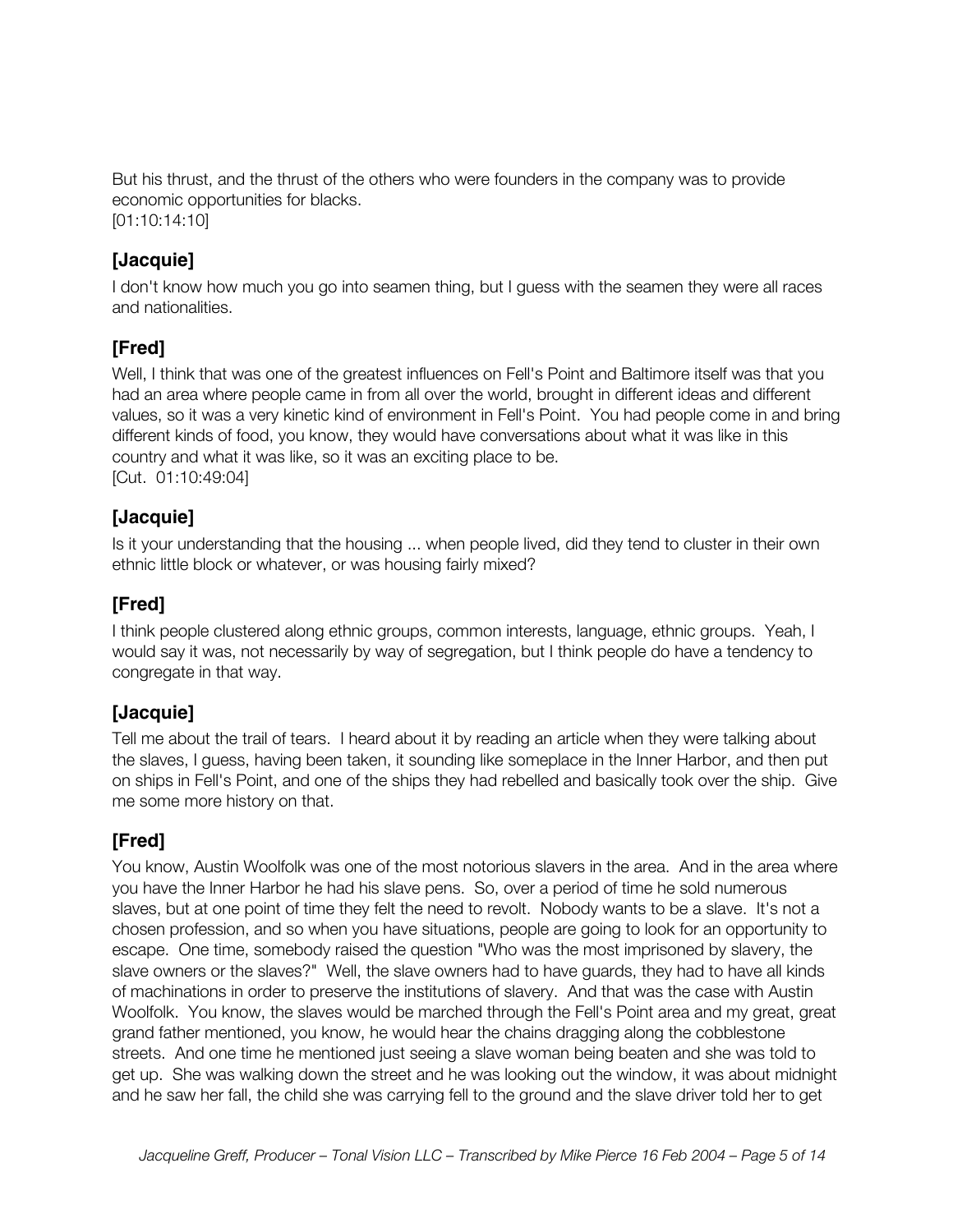up. She told him she was tired and she could not, and she was warned and she was warned again and she just couldn't get up, she was just too tired so he started beating her with three lashes. He recalls just seeing here reaching behind her back and just hold her hand up and seeing the blood drip, as he said like crimson rain against the full moon. So, it was a very difficult and very painful kind of experience. Sometimes, as I mentioned earlier, Baltimore was schizophrenic about slavery, so sometimes they would even hide the slaves in buckboards and cover them over with quilts so that they wouldn't offend the more gentle citizens of the town. But as far as the trail of tears is concerned, it was a path that the slaves followed as they proceeded to the slave markets where they would be roped. Being sold was a very indelicate kind of situation, because people came up and examined you as they would a horse. They would put their hands into your mouth or your private parts or whatever in order to examine their potential investment. So Woolfolk had a particular revolution and they did take over the ship. And there were other revolutions at the time. Slaves were always looking for an opportunity to get free. [01:14:04:06]

#### **[Jacquie]**

How did life change then after the Civil War? Because there wasn't, as I understand it, it wasn't like a real simple quick transition to freedom and equality. What was Baltimore going through after the Civil War?

## **[Fred]**

Well, I think Baltimore went through what many other cities went through, I mean, in terms of your slave population, you know. During the Civil War and previously a lot of people don't understand there was an emerging black intelligentsia, an emerging black middle class, but the overwhelming majority of blacks were living in poverty while trying to find a way to survive. So when they emerged from the plantation as freed slaves, they had little more than what they had on their back. They didn't know how they were going to survive. If you read the Slave Narratives particularly those interviews that were done with the last slaves, they talked about standing at the edge of the plantation. And the slave owners who were now bereft of their property were saying "Well, I'll be in essence a good employer. If you stay, I'll feed you, I'll cloth you, I'll pay you. I'll give you all these things." And they would look back and over and over again they said that they were tempted because they didn't know how they feed or clothe their children, how they were going to earn money, but anything was better then slavery, so they left. And that was really a fantastic leap in faith. And my great, great grandfather spent a lot of time, you know, he understood that once the emancipation proclamation was issued, I mean, he thought about this, that something had to happen. So he spent a lot of his time trying to find ways to provide education and opportunities for former slaves to enter to the main stream of the American economic society. So, yes, Baltimore went through a lot of changes as this population moved forward, gradually evolving. But in essence they became almost like new immigrants, I mean, they had come out of slavery so they were penniless and just as many other, in quotes, new immigrants do coming into the country, they find a way to survive. So that was a kind of bizarre transformation. They were already here, but really after the Civil War ended, they became the new immigrants in many ways and had to find way... And because of the prejudice, because also the influx of others from Europe who wanted jobs that were at one time the sole providence of slaves... For example, Frederick Douglass, caulker, that was once the providence of slaves. But you had people coming in fleeing the potato famine and other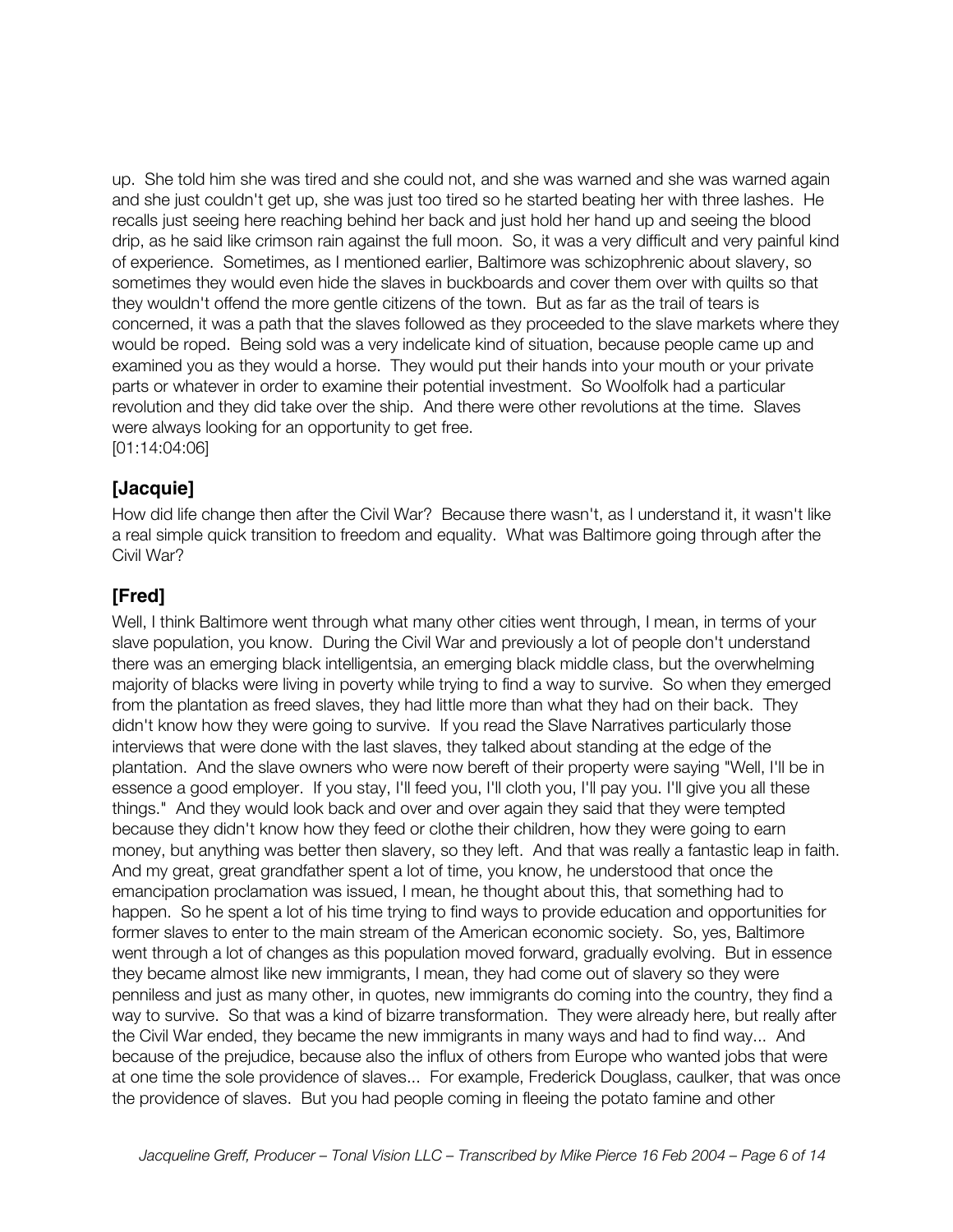problems in Europe, they wanted any jobs. So the whole atmosphere of competing for jobs became very intense. You had the former slaves who wanted any job, you had other new immigrants who wanted any job, so it was an area of conflict. And over a period of time I would say that remarkable strives were made by people like Isaac Myers who saw ways to come up with economic development and lift up the status of former slaves. [01:17:09:22]

#### **[Jacquie]**

I think that you really can't get a picture of true Fell's Point without having an understanding of greater Baltimore. Could you tell me how Baltimore has evolved from a racial standpoint in your view from back in those days 'till today?

## **[Fred]**

Well, Baltimore had various neighborhoods which, you know, there was segregation obviously in Baltimore, and you've had different neighborhoods. Ashburton is a well-to-do neighborhood, formerly a white neighborhood which transformed into a black community, yeah, Edmondson Village... So, you've had a movement from one community to others, but there still has been a degree of segregation. There still exists a degree of segregation just be choice and by economics. You find that different ethnic groups are separated. But I would say there's been, accompanying this pattern, an upward mobility. Now, some have chosen to move outside the city, some have chosen to move into ... in close middle class neighborhoods. But Baltimore over the years has had its patterns of segregation in terms of the school system, in terms of housing, in terms of economics, and overall, I'd say that a lot of gains have been made. There's been a lot of hard work. You've had a lot of people who've dedicated themselves to making these changes. And so, I think the black population has prospered along with the white population in the city, but there's still a lot of work that's left to be done.

#### **[Jacquie]**

Yeah, especially around education.

## **[Fred]**

Particularly around education. Education is a major issue, and you find that Baltimore, like many other cities, is returning to the pattern of segregated schools. Now, some of this segregation exists just because of the movement of people. The outflux of people into the suburbs, the outflux of people from particular neighborhoods, it just leaves the population, so when the schools draw upon the nearby population, we see a return to the segregated patterns and that's one issue. We also have the issue of the under-funding of schools and just the need to improve the aging infrastructure. In many ways, Baltimore needs to be rebuilt. You're rebuilding the downtown area, you're rebuilding the Inner Harbor, but there's a need to go back and rebuild your educational infrastructure, too.

#### **[Jacquie]**

Do you see money coming from, I mean, one of the things that people thought about developers around places like Fell's Point is, Baltimore needs to build its tax base, Baltimore needs to so it can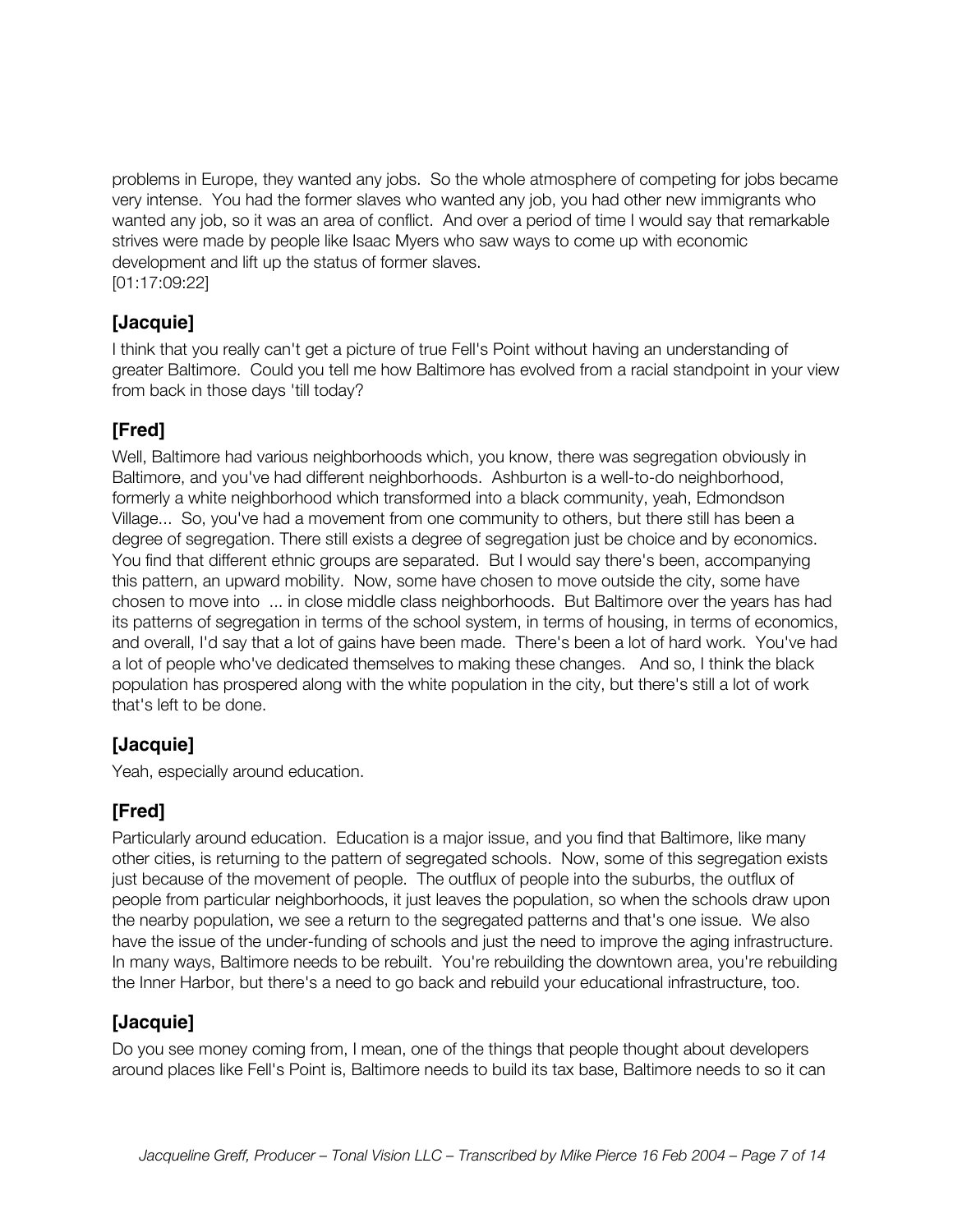have money for things like that, do you see the money going into the general good to some extent, or do you see it kind of staying in ...

## **[Fred]**

I think, over the years that I've been here, there's been a movement of funds down towards the harbor area. Sometimes funds that was supposed to be used in the outer area of the city for development. But I think that some of our city fathers, some of our elected officials made a gamble that if you improved the harbor area, then the whole city would benefit. If the harbor has benefited, I think there is a need to spread out some of the economic development money into neighborhoods so you bring up the neighborhoods, and I think this will stem some of the tide of people moving out to the suburbs. Now, true, you have people moving into the Fell's Point area, into the Inner Harbor area, but you still have many neighborhoods where people are moving out and abandoning their houses. Right now, Baltimore has a phenomenal abandoned housing problem, and if we're going to continue the progress of the city, there has to be a greater focus on turning around the housing stock and getting more people living here and making the neighborhoods outside the Inner Harbor area more attractive.

[01:21:06:01]

#### **[Jacquie]**

One of the things that people talk about a lot is the fact that Baltimore used to be very industrial, it was very blue-collar, lots of jobs, lots of union, and a lot of those jobs have disappeared. Do you see this development around the harbor and some of the improvements actually providing jobs that pay people livable wages, that ...

## **[Fred]**

Well, I think the greatest growth industry in the state of Maryland would be under the rubric hospitality, hospitality management. So you have tourism, you have the restaurant trade, you have hotel... I think that's one of your areas where your jobs are developing most. I don't know if we'll really ever get back to that heavy manufacturing kind of support, economic support, but I think we have to realize that the whole thrust of Baltimore's changing. We have two stadiums, we have the harbor area, so we have to look at how do you capitalize on what's really happening here, the reasons why people are coming here, and make that a source of employment. Again, hospitality management is really a boom area in the state of Maryland.

#### **[Jacquie]**

It also tends to be fairly low paid, doesn't it?

## **[Fred]**

Well, it's low paying... But, you know, hospitality is a much broader industry than people understand. I mean, there are lots of options. It's not being a waiter and it's not just being a chef, you know, chefs make good money, but there's the management of the hotels, there's the economics that comes off of those businesses that thrive on the tourist trade, there's a whole end of going into this area at entry level, and then learning how to operate a bread and breakfast kind of facility. So the jobs are initially low paying, but I think we have to just understand that, but also...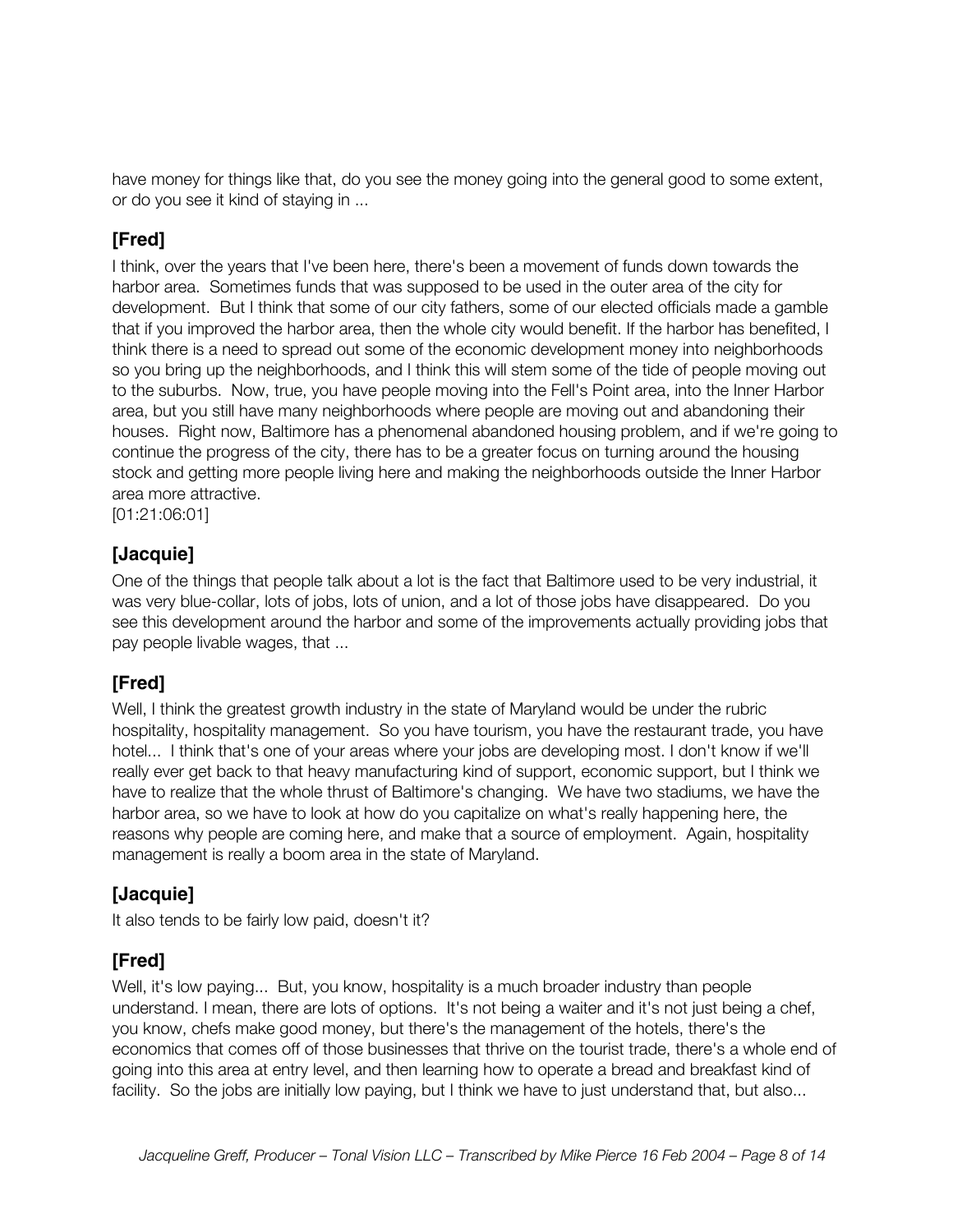See, right now you can get a degree in many schools in Baltimore and the Baltimore area in hospitality management. So it's a much broader field than a lot of people understand. [01:22:58:22]

#### **[Jacquie]**

Changing the topic. Could you tell me a little bit more about the houses that your great, great grand father built and why he did it, and, can you trace that area through time at all for me?

## **[Fred]**

Well, he built the houses on Dallas Street. He lived and worked in that area in Fell's Point and there was a church there called Strawberry Methodist Church that he attended periodically, so he came back and, number one, he was very concerned about the status of the area because he saw it falling down. So he built the houses as an effort to upgrade an area that he regarded, you know, that he had very much in his heart and loved. Also because he was concerned about the need to provide adequate housing for former slaves and those who were originally freed blacks, so those were his reasons. And he built those around 1890, when he built them and so they were rented out. But that was his improvement, I would say he was a visionary for approaching the whole concept of fair housing and accessible housing at that point in time and also the idea of just building houses to upgrade a neighborhood. So that showed his interest in economic development.

#### **[Jacquie]**

And how has that little area of Fell's Point, how has that changed through time, from what you know?

## **[Fred]**

Well, the original houses were covered with Formstone that he built, and interestingly, when one of the people who purchased the house pulled off the Formstone, they discovered that there was a marble plaque that said Douglass Place underneath. So you see different things, you see different housing styles, but in that general area the housing stock has stayed pretty much the same as the original housing. It's right on top of a heavy industrial area and so you also have the impact with traffic in economic development area. A lot of the houses nearby have been torn down and there is conversation about putting in more high-rises and other kinds of housing. So I don't know what pressures that will bring on those houses because they are fairly small and perhaps even some people might look at it as primary targets for economic development. So there's a historic designation and so forth for that area, but I just see it as, in a sense, becoming more and more isolated and shut off from Fell's Point, you know, because of the industrial growth that continues to go on in that area and the needs of industry makes it less accessible to tourists who come here. You know, there's signage that's been put up, I was involved in a project to put signage in some of the historic locations, and you're guided there, but to get you from Broadway over to Dallas Street is kind of a difficult task, unless someone actually leads you along that path. So, I would like to see not only the history of my great, great grandfather, but more the history of Fell's Point just tied together so that people can come and tour it and come away with a greater understanding of all the different developments that took place as this evolved from a seaport area and now it's becoming residential but then there's more development of marinas and so forth, so there's a lot of development, it's incredible all the development that's going on in this area right now.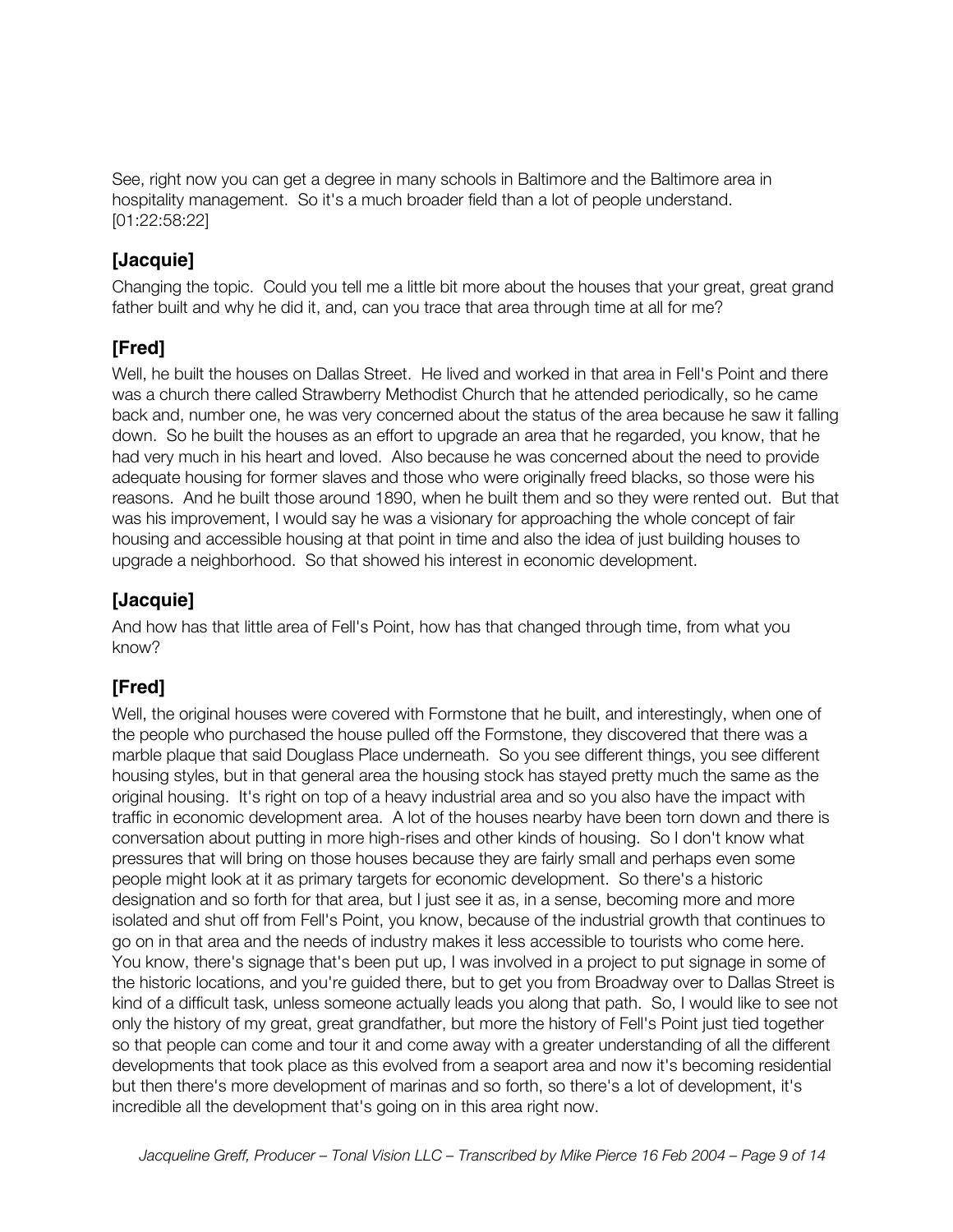[01:26:24:10]

#### **[Jacquie]**

You were telling me a little bit before about Baltimore being a case study for how outdoor events can transform a city and you were telling about the early days of the Fell's Point Festival. Can you repeat that for me?

#### **[Fred]**

Well, certainly. I remember coming to Fell's Point. I always came here because of my great, great grandfathers affiliation with the area and this was before it was a destination, a tourist destination, but Fell's Point was very much a seaport. The sailors came in and they frequented the bars, which were not, shall we say, as pristine as they are now. I remember one place in particular called Cheeos which was on Baltimore Street. It was one of the early discos and one night I went in and they had some Greek sailors who had come in and they changed over from the disco music, and I don't remember what songs were particularly popular at that time, and they started playing Greek music and the sailors got up and they started dancing and smashing the glasses and so forth. It was a beautiful cultural, it was fascinating to see, and when they finished a young man came out and swept up the glass and mopped the floor and then they went back to the disco music. So, it's an area where there's been a lot of exchange of ideas and cultures and so forth, but I think that the festivals helped draw people down to this area.

It was not really a tourist destination. So at first the festivals were really just loud and wooly and after a period of time, they started becoming more gentile and the area evolved and you had more tourists and I think that also brought people down. They saw the unique housing stock and became involved in it, and also saw that there was a great deal of preservation spirit. You know, they stemmed off the highway that was supposed to come through here, so I think people found that it attractive and I think overall if you look around the Inner Harbor itself where the buildings stand now, that's where the city fair started, and I think that's one of the things that started bringing people back downtown, as well as outdoor jazz concerts after work which draw a few people downtown, and lunchtime concerts. I think this whole idea of outdoor events – Artscape, which has become one of the largest festivals of its kind is an outdoor activity that draws people into the cultural area. Interestingly, one of the things that seems to make these kinds of festivals work is oldies music, black music of the 60's and 70's, or the music of the 70's. When they try and do these activities with rap and heavy metal, chaos breaks out. [01:29:04:10]

#### **[Jacquie]**

I've had some people tell me that lived through the era when Fell's Point was transforming that, when the preservationists first came in, you had people from outside that were fixing up these houses and trying to save Fell's Point from the road, and there was apparently a lot of hard feelings among the people that lived there that, you know, had been there for some time. Were you ever aware of this?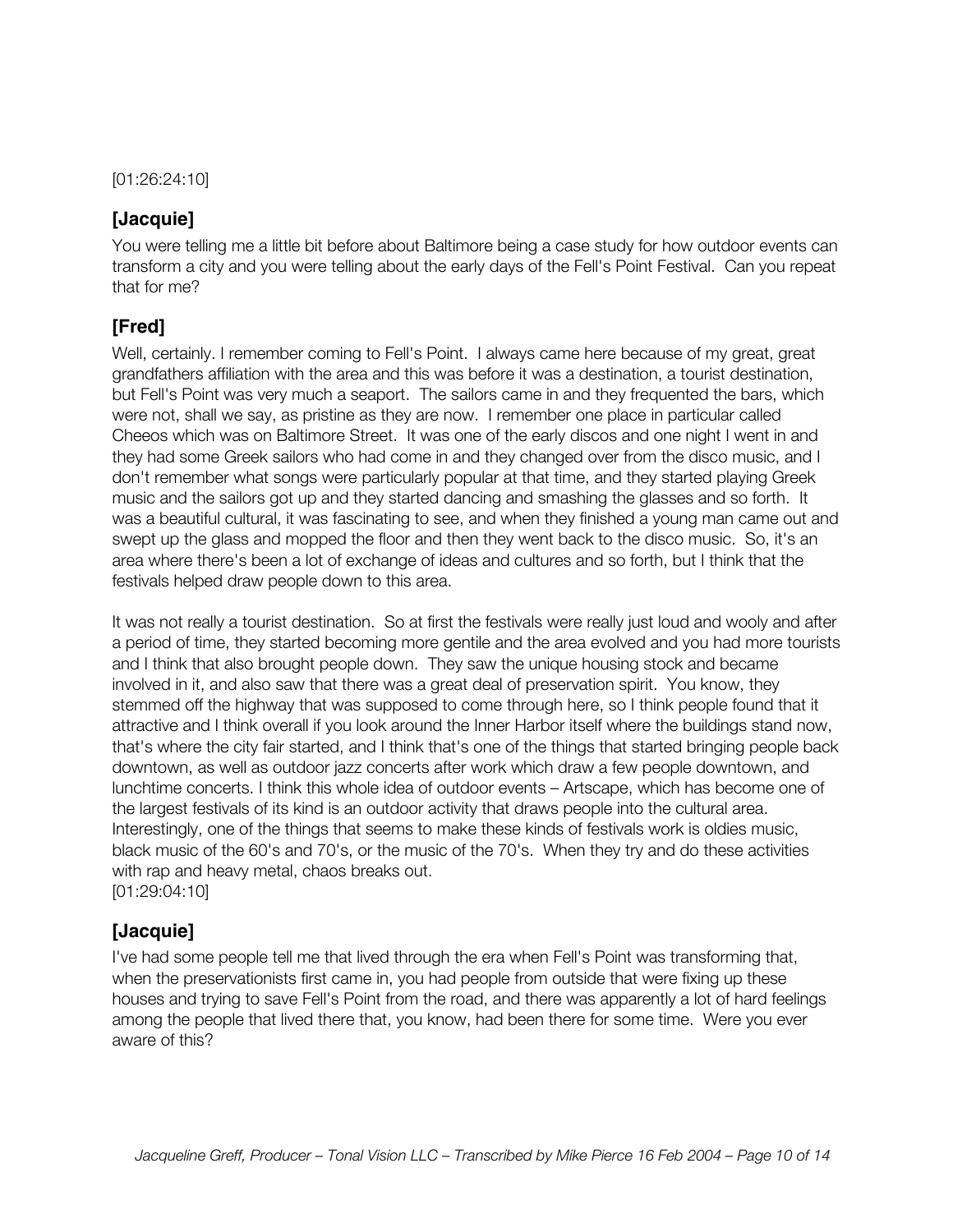#### **[Fred]**

Well, I think when you have people who lived in areas for a long period of time, they settle into, shall we say, a grove, and they would like to see things stay that way. And so when they see people coming in and doing things then they get upset, you know, cause they feel pressured "Well, do I have to do that" or somebody comes in and says "Well, we want to turn this into historic preservation area" and that's going to keep things the same way. And they say "maybe I feel like painting my house purple or whatever", so there's always going to be that kind of conflict when you go into a neighborhood where people have lived for 20 and 30 years. They just feel a sense of community and whatever you do changes that. But I think that changes overall have benefited this area. I've been involved in urban planning for a period of time by profession, so I've seen neighborhoods that have been torn down, and interestingly, you know, you have this whole concept of shopping centers, they say, well, come in and they tear down something and they put up something sparkling with all this chrome, then the next thing they say is "Well, you know we have to go back and we're going to put a facade on this building which looks like old Main Street". So they turn it around, so to me, in an area in which you have these mega stores that gobble up everything that kill Main Street. I like the idea of seeing an area like Fell's Point where you can preserve the original buildings and the streets and have some continuity and it does give you a sense of history and connection to the past. So I see a lot of pressure on Fell's Point. I hope that it can come up with a balance to preserve as much of the past as possible and still allow the economic development to go on the other things that are needed to keep the area populated.

#### **[Jacquie]**

As someone with a background in urban planning, what's your take on gentrification? Usually it's used as a nasty word. What is it to you and what are the issues?

#### **[Fred]**

Well, gentrification has its pluses and minuses. I think that, from my standpoint, what I would see, is a need for education particularly those who have lived in an area for a long time as how to make the transition as the neighborhood changes. You have people with a misconception about what's involved in living in a house. For example, I've met people who rent houses and have rented them so long that they think that they actually own the house. And they don't understand, or they just don't get it fixed in their mind, that somebody can come along and purchase that house and move them out. So, as areas change, I think there is a need to provide more education for people in terms of how do you become a home owner and how do you participate if the area is changing, what do you do about taxes, and how can you improve your property. I think, whenever you make improvements, whether it's bringing in a public building or an arena or whatever, it's going to cause those kinds of changes. You're going to have population shifts because what it does, it makes the property more expensive. It makes it more desirable, which was your goal. But then for some people it makes it unaffordable. So as we move into these kinds of changes, if we're going to keep Baltimore populated, then it has to be a quantum shift in how we approach housing and how we encourage people to become home owners. I mentioned before we have a tremendous problem with vacant houses. There's scads of vacant houses in Baltimore, but I'm convinced that if you have programs to provide more education to people who are renters, if they are living in an areas where it's gentrified and maybe they can move to another area, acquire a vacant house, and become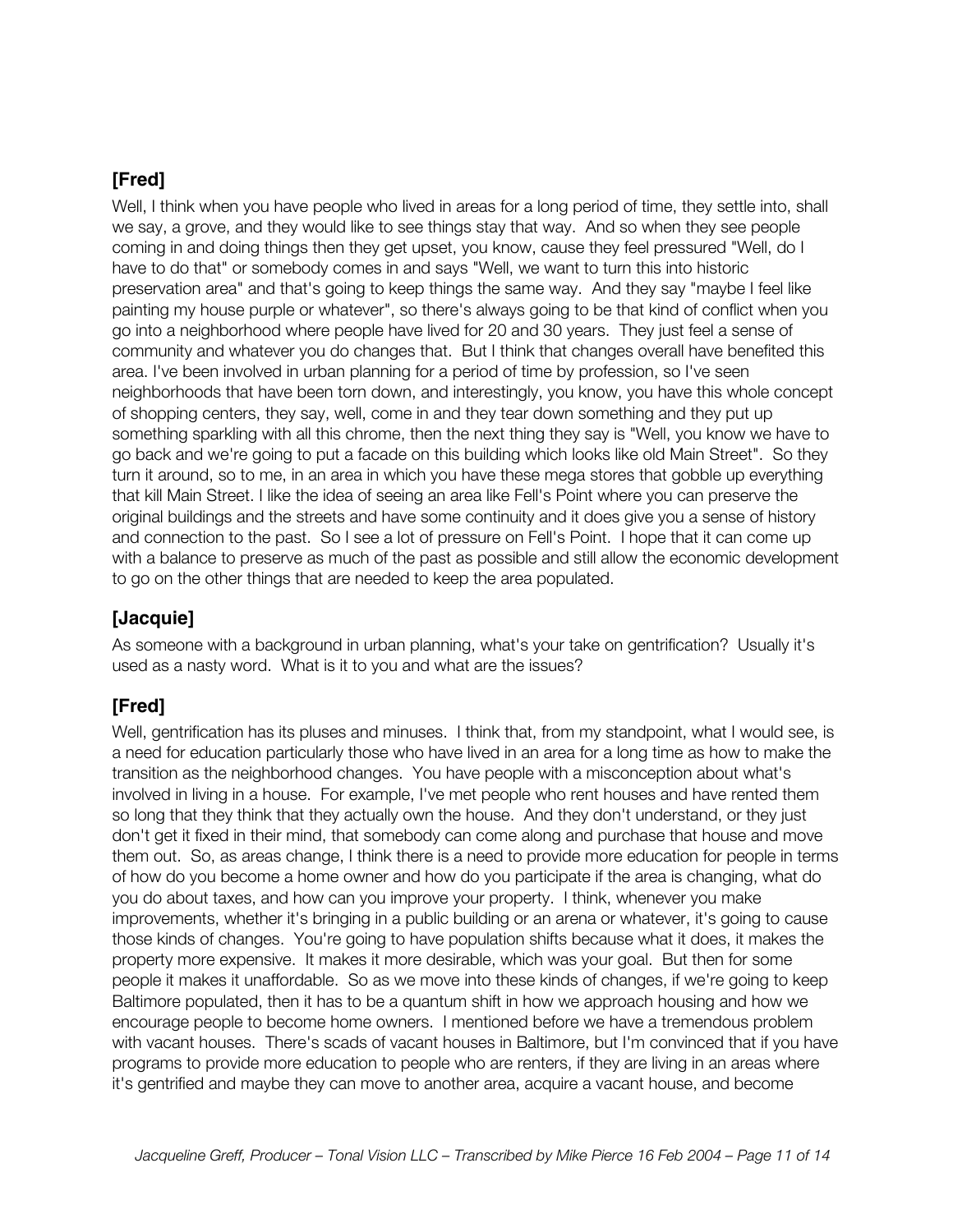homeowners. It's an inevitable part of urban growth, that you're going to have these kind of changes and we just need to prepare people to deal with it.

## **[Jacquie]**

So is it accurate to say that the biggest negative effect of gentrification are on the renter?

## **[Fred]**

Well, I would say on the renter, but on some of the older home owners or home owners who find that they are all of a sudden in a higher tax bracket because, you know, on the good side, their house has gone up in value, but on the negative side, they're paying more taxes. They may not be in a position where they can hold on to the house in terms of the restrictions that may be imposed by the historic designation, so it can have an impact on them, too. [01:33:49;25]

## **[Jacquie]**

Now on the fringes of Fell's Point, there's some fairly poor neighborhoods still, and there's one example of a neighborhood that's kind of turning around and changing, and that's Spanish Town or Upper Fell's Point. Do you want to talk a little bit about how the changes that are happening in Fell's Point might affect these other neighborhoods?

## **[Fred]**

Well, I think, you know, it kind of works sometimes in concentric circles. You start out with a center and improvements kind of spread out in rings, OK, and each time that ring spreads out you're going to have a change in the population, so on the fringes of Fell's Point you have an influx of the new immigrants. I know Fell's Point and Canton have always been areas where new immigrants have migrated partly because there were jobs available in the harbor and so forth, so I think you still have many new immigrants coming in particularly of Spanish origins and many of them are living on the fringe areas where the housing is cheaper. Now they may get pushed further out, you know, as these developments take place. And some, some will assimilate into the population. They'll make more money and they'll be able to afford... By the other token, you're going to have some areas in Baltimore which are going to start to go down and again we have to find ways to save all those houses. It hurts me, I mean, I think Baltimore has some of the most beautiful housing stock in American, so one of the things that really bothers me is what I call the missing tooth approach where they go in and tear down a house in the middle of a block and just destroy the architectural integrity of that whole area. So, Baltimore has gone through a lot of change. You know, you have people moving back into this city at the same time you have people moving out. I don't know that the population numbers are going up. It's just that you have certain areas which are going up. And I know that there's some developments which are going to take care of some of these vacant houses, but at the same time you have to look away from the harbor and the downtown area and put some investment in neighborhoods because you have to hold on to those people who populate those houses and hold onto your tax base.

[01:35:59;16]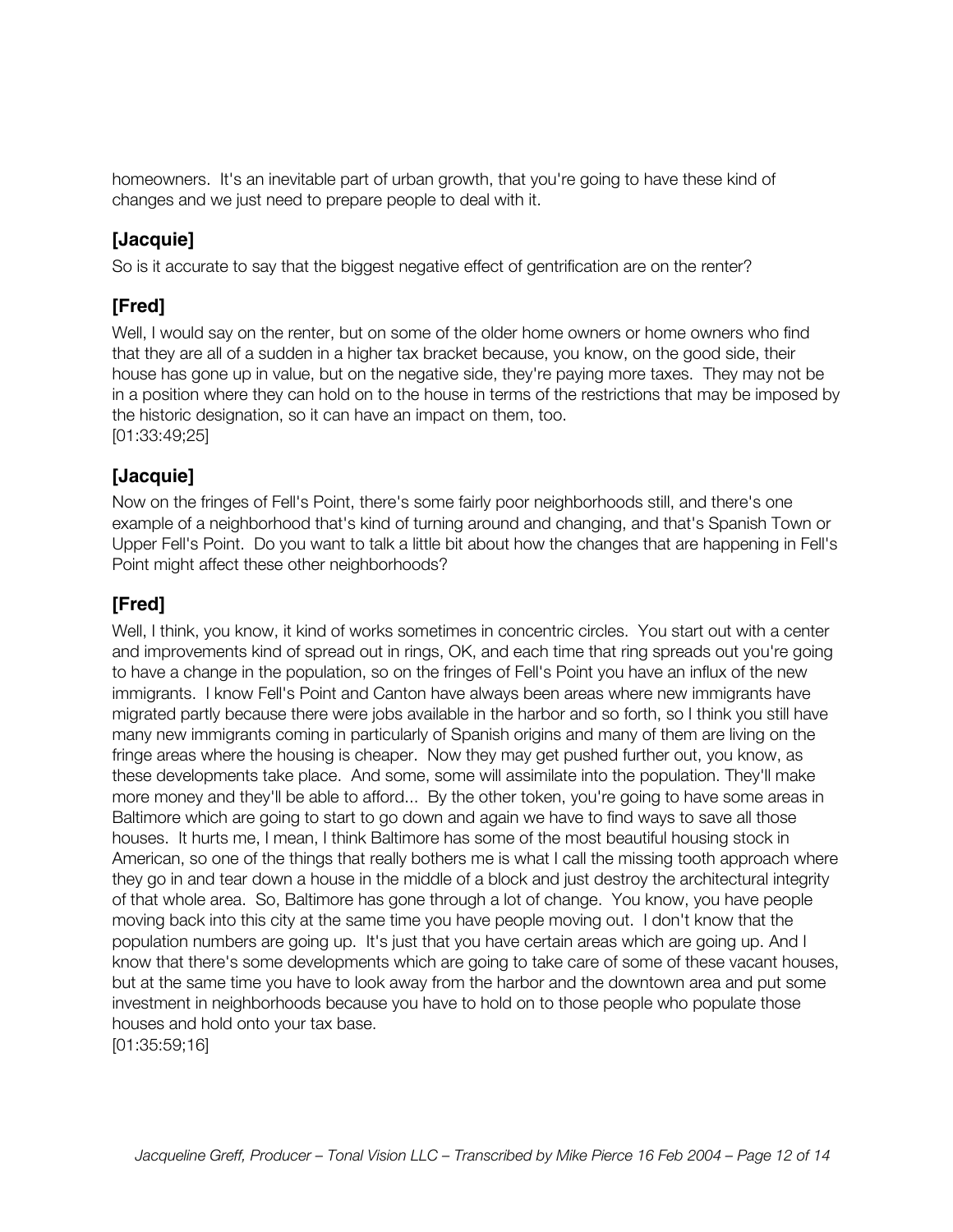#### **[Jacquie]**

You have any good stories about any time period, it's kind of like open range, something that might have happened related to Fell's Point that might be of interest.

#### **[Fred]**

Well, I think that just going back to this whole transformation of Fell's Point by the festivals, I think that that had a tremendous impact. You started out with festivals that had 2 or 3 thousand people and now it's hundred thousand range. I think that that's had a tremendous overall impact, but I think that the most attractive thing to me about Fell's Point is just the diversity, that you can come here and you can find different types of restaurants, you can find a high-brow store, you can find a low-brow store, you can find some very eccentric kinds of merchandise. In terms of stories, I just think every day in Fell's Point is a story. I mean, the story is walking around and looking at the people and just hearing all the different things they have to say about where they came from, where they started, and where they're going.

[Cut. Brief end of tape discussion. 01:37:07;04]

#### **[Jacquie]**

Is there any thing, any words of wisdom, words of warning, anything that you as, maybe as an African-American person, seeing this very gentrified, mostly white community here, do you have anything you'd like to leave with me?

#### **[Fred]**

I think that one thing that has to be understood by everybody is, what happens in the black community is an indicator of what's going to happen in the white community. So, if it's a musical trend, if it's a crime, if it's education, you know, don't think that you can just push people off into a corner and isolate yourself from what you see as their problems. Whatever, good or bad, is going to become something that's going to have an impact on you. So I think that we need to celebrate the diversity of Baltimore, appreciate and respect each other, but we all need to work together to make it a better city where everybody can live together. Otherwise, it could implode.

#### **[Jacquie]**

What should we be doing differently? Do you have some specifics things?

#### **[Fred]**

Well, my wife and I do reenactments, but more so, we hold what we call diversity dialogs. And in those dialogs we encourage people to talk about their life and their cultures and the things that make them different in hopes that they can have a better understanding. The bottom line is we're trying to get people to express themselves so we're not strange, and I think that we just have to these kinds of dialogs about all the things that are part of our past, whether it is slavery or being indentured servants, we need to talk about religion, all these things so we can really understand and appreciate each other. That's what I see a city being, a place where people live and appreciate and respect each other.